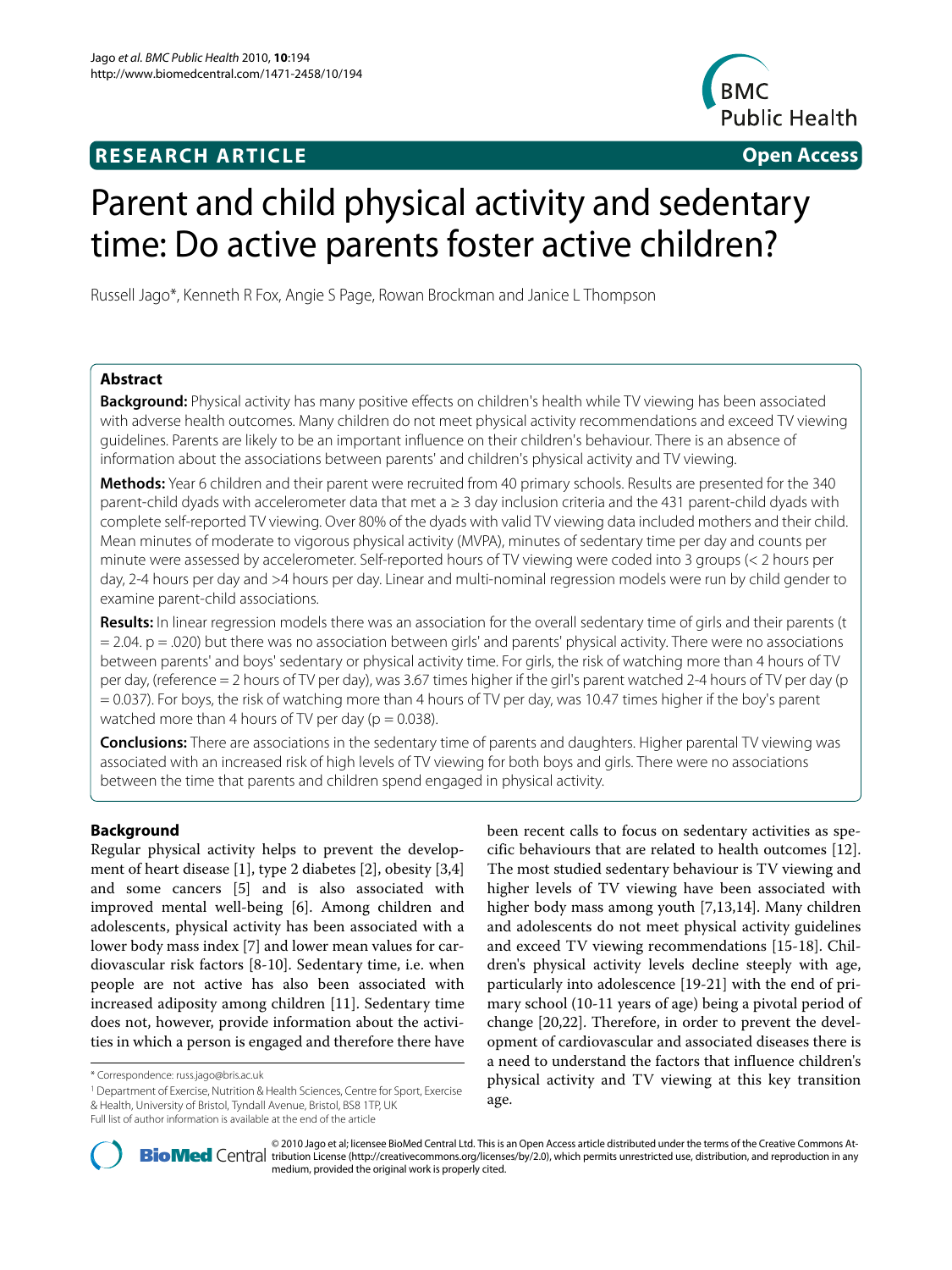Parents are likely to be an important influence on their children's physical activity and TV viewing behaviours [[23-](#page-8-2)[26](#page-8-3)]. In the UK there are now several types of family structure with many children not living with both of their biological parents. Therefore, for this paper, parent refers to the child's primary carer(s) which would usually be the child's biological parent but could also be a foster parent, grandparent or any other legal guardian. There may be several mechanisms underpinning parental impact such as parents and children sharing activities and thus engaging in activities together, parents setting examples and standards through role modelling, and providing home environments that either facilitate or prevent behaviours such as active play or TV viewing [\[23](#page-8-2)]. Understanding whether and/or how parent(s) influence children's physical activity and TV viewing could be important for identifying effective strategies for increasing children's physical activity.

A recent review of the associations between parent and child physical activity found that the current evidence is equivocal [\[23](#page-8-2)], with the majority of studies using self/ parental reports of physical activity, often in small samples [[23\]](#page-8-2). It is not clear if parent-child physical activity associations are evident when more robust measures are utilised or when investigated in a UK context. Therefore, the aim of this study was to examine, using objective and reliable methods, associations between the physical activity, sedentary and TV viewing patterns of 10-11 year old children and their parents.

## **Methods**

## **Sampling and participants**

This study was part of a larger project, the Bristol 3Ps Project [http://www.bristol.ac.uk/enhs/research/projects/](http://www.bristol.ac.uk/enhs/research/projects/bristol3ps.html) [bristol3ps.html](http://www.bristol.ac.uk/enhs/research/projects/bristol3ps.html) which examines the influences of peers and parents on physical activity participation in 10-11 year old children. Sampling was performed based on primary school location and the Index of Multiple Deprivation (IMD) score for school postcode. The IMD is an area level measure of deprivation produced by the UK government that includes income, health, educational and employment status [\[27](#page-8-4)] relative to a small geographical area around the participant's home address. IMD score therefore provides a global indicator of socioeconomic status (SES) that takes account of all the factors that are associated with SES. Higher IMD scores indicate higher levels of area deprivation i.e. lower SES. The IMDs of all state-funded schools within a 15-mile radius of the University of Bristol were obtained and divided into thirds to provide tertiles of school IMD. To provide a representative sample of local children we aimed to achieve an equal number of schools from each tertile. Fifty schools were approached and forty schools agreed to participate. The final sample approximately reflected IMD tertiles, with twelve schools from the high SES tertile group, 16 from the middle SES tertile and twelve from the low SES tertile. In total, 1684 Year 6 children and their parents were invited to take part in the study and 986 children and 539 parents provided data.

A briefing event was held at each school and all Year 6 pupils were invited to participate in a study examining parents and children's physical activity patterns. Information packs were sent home with all pupils and only those children who provided written informed parental consent took part. The self-identifying primary care provider, who will hereafter be referred to as the parent, was also invited to participate in the study and informed consent obtained. Children could participate without a parent taking part in the study. This study was approved by a University of Bristol ethics committee.

## **Procedures**

Parental and child physical activity and sedentary time was assessed using Actigraph accelerometers (Actigraph, Florida) which have been shown to provide accurate and reliable indices of physical activity among both children and adults [[28](#page-8-5)[-30\]](#page-8-6). All children wore GT1M monitors which were set to record data every 10 seconds. This short epoch was used in order to capture the intermittent nature of children's physical activity [\[31](#page-8-7)]. Parents wore 7164 monitors set to record at 1 minute epochs. All participants were provided with instructions on how to wear the monitor and data were collected for five complete days, including two weekend days.

Although accelerometers provide information about sedentary time, they cannot provide contextual information about what the person is doing whilst sedentary. Therefore, to provide behavioural information, the accelerometer data was supported by parent and child selfreported measures of TV viewing. TV viewing was assessed using a single question which asked both parents and children to report the number of hours per day spent watching TV (none, <1, 1-2, 2-3, 3-4, 4-5 or >5). The assessment of TV viewing via a single question has been shown to correlate  $(r = 0.60)$  with 10 days of TV diaries among young children [\[32](#page-8-8)]. Moreover, a recent review reported that the single item approach has the highest validity of current methodologies [\[33\]](#page-8-9).

Child height was measured using a SECA Leicester stadiometer (HAB International, Northampton) and weight using a SECA 899 digital scale (HAB International, Northampton). Child body mass index  $(BMI = kg/m<sup>2</sup>)$ was calculated and converted to an age and gender specific standard deviation score (BMI SDS) [[34](#page-8-10)]. Parental height and weight were self-reported and parental BMI was calculated. Household postcode was obtained via parental report and the home associated IMD obtained for all participants. Since physical activity patterns have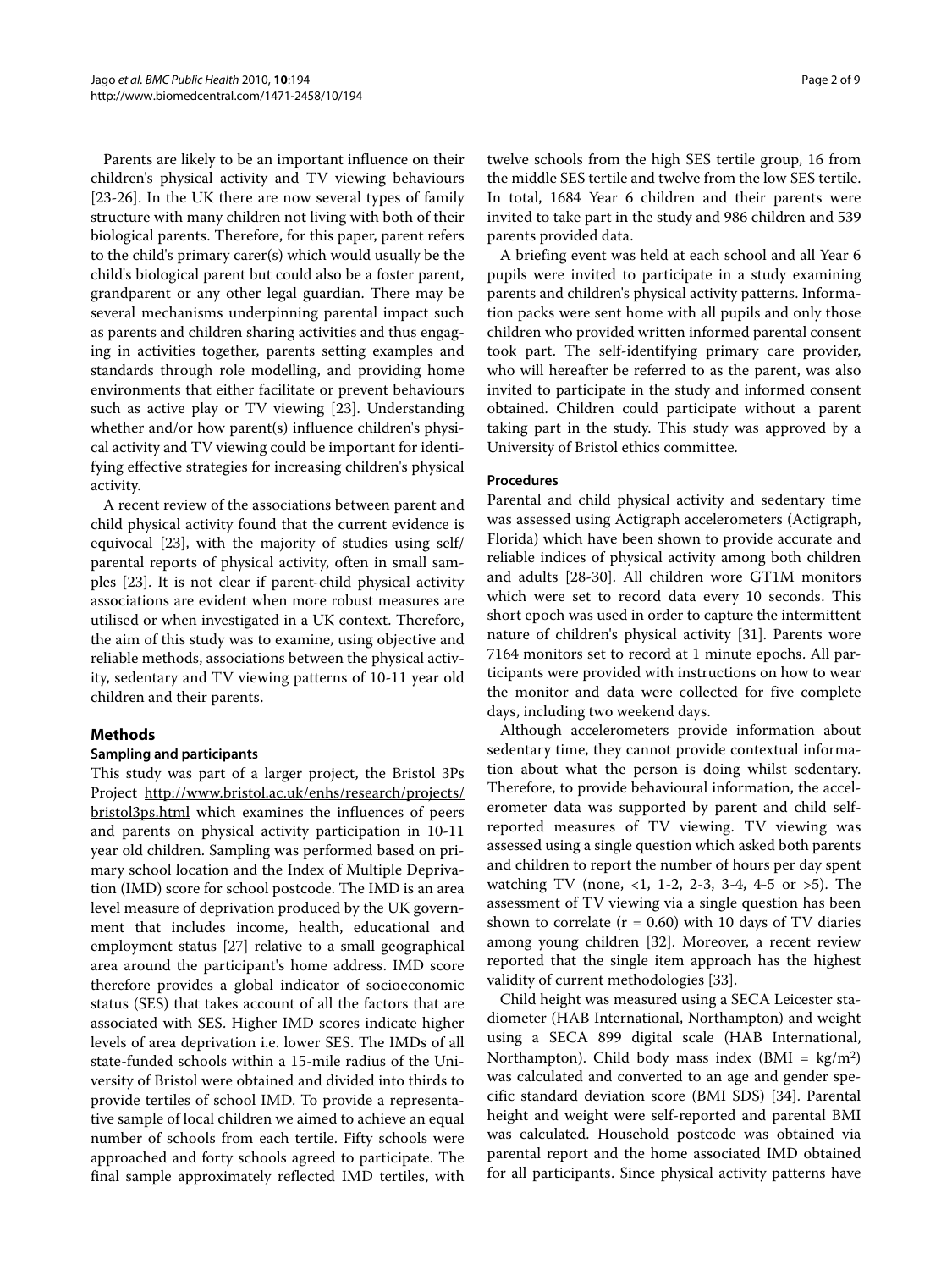been shown to differ by the hours of daylight available [[35\]](#page-8-11), the hours of daylight on the first day of data collection were also calculated for each participant using standard UK tables [[36\]](#page-8-12) and treated as a confounder in all analyses.

#### **Data reduction**

Participants were included in the accelerometer analysis only if both the parent and child provided at least 3 days of valid accelerometer data. Based on the criteria used to analyse the accelerometer data in the US National Health and Nutrition Examination Survey (NHANES), periods in which 60 or more minutes of zero counts were obtained were interpreted as time when the monitor was not worn, and these periods were removed from the analysis [[37](#page-8-13)]. Each day of accelerometer data was considered valid if data were obtained for at least 500 minutes. Mean counts per minute, which provides an indication of the overall volume of physical activity in which a person engages, was calculated for all participants. Mean minutes of moderate to vigorous intensity physical activity (MVPA), the intensity of activity that is recommended for optimal health [[38\]](#page-8-14) was also derived for both parents and children. For parents, physical activity that resulted in ≥2020 CPM was treated as minutes of MVPA [[39\]](#page-8-15). For children, a criteria of 3200 CPM was used, but as the GT1M monitors yield values that are 9% different than the 7164 monitors [\[40\]](#page-8-16), a correction factor of 0.91 was used to produce a cut-point of 2912 counts per minute or 485 counts per 10 second epoch. The accelerometer data were also used to derive minutes of sedentary time per day with thresholds of <100 CPM used for parents [[41](#page-8-17)] and < 727 (799\*0.91) [\[29](#page-8-18)] for children. We recognise that the use of accelerometer cut-points is open to debate and that the selection of childhood thresholds in particular is hotly contested [[42\]](#page-8-19). We opted for the 3200 and 799 childhood cut-points because these were obtained from laboratory calorimetery among U.S. children aged 6-16 years, the most robust validation method that has been employed [\[29](#page-8-18)]. Moreover, by also reporting mean counts per minute we provide an indicator of physical activity that is not affected by this issue.

The American Academy of Pediatrics (AAP) have recommended that children should spend less than 2 hours per day watching television [[43\]](#page-8-20). As a result researchers have often used a criteria of <2 hours of TV viewing per day to describe children meeting the AAP guideline [[44](#page-8-21)] or >4 hours to indicate children who greatly exceed this public health guideline [[45,](#page-8-22)[46\]](#page-8-23). The coding of the both the child and parent TV viewing data in this paper was modelled on these criteria with both child and parent TV viewing placed into 3 groups (< 2 hours per day, 2-4 hours per day, and >4 hours per day). These three categories

thereby provided an indication of the extent to which both the children and parents met  $( $2$  hours per day),$ exceeded (2-4 hours) or greatly exceeded (>4 hours per day) the Academy of Pediatrics guidelines on television viewing for children [\[43](#page-8-20)].

#### **Analysis**

Descriptive statistics including means, percents and standard deviations were calculated for all variables. Scatterplots and Pearson correlations were used to examine the associations between parent and child accelerometer variables. As the graphs indicated a weak, linear association, linear regression models were then used to further investigate the associations between parent and child physical activity and TV viewing. As children's physical activity has been shown to differ by child gender [\[15](#page-7-13),[47](#page-8-24)] all analyses were performed separately for boys and girls.

Models were built to examine if there was an association between parental BMI and the key exposure variables (parental behaviour). This was done by adding an interaction term between parental BMI and the parental exposure of interest into linear regression models that also included main effects for parental BMI and the exposure variable. Initial analyses indicated that none of these interaction terms were significant, therefore all models were run for all parent-child dyads with valid data, with parental BMI treated as a potential confounder. Linear regression models were then conducted to examine the extent to which parental physical activity (counts per minute) predicted child physical activity (counts per minute). The model was adjusted for child BMI SDS, parental BMI, household IMD score and hours of daylight on the first day of data collection. As the children were recruited from schools the model was also adjusted for the clustering of participants within schools, and robust standard errors were used. This process was then repeated separately for sedentary and MVPA minutes.

Multi-nominal logistic regression models with relative risk ratios (RR) were used to examine if either selfreported boys or girls' TV viewing was predicted by selfreported parental TV viewing patterns. Child TV viewing (< 2 hours per day, 2-4 hours per day, and >4 hours per day) was the outcome with  $\langle 2 \text{ hours per day as the refer-}$ ence group. The main exposure variable was parental TV viewing  $\langle$  2 hours per day, 2-4 hours per day, and  $>4$ hours per day) with the model also adjusted for child BMI SDS, household IMD score, hours of daylight on the first day of data collection and parental BMI. As per the linear models, robust standard errors were used to account for the clustering of participants in schools. Analysis was performed in STATA version 10.0 (College Station, Texas) and alpha was set at 0.05.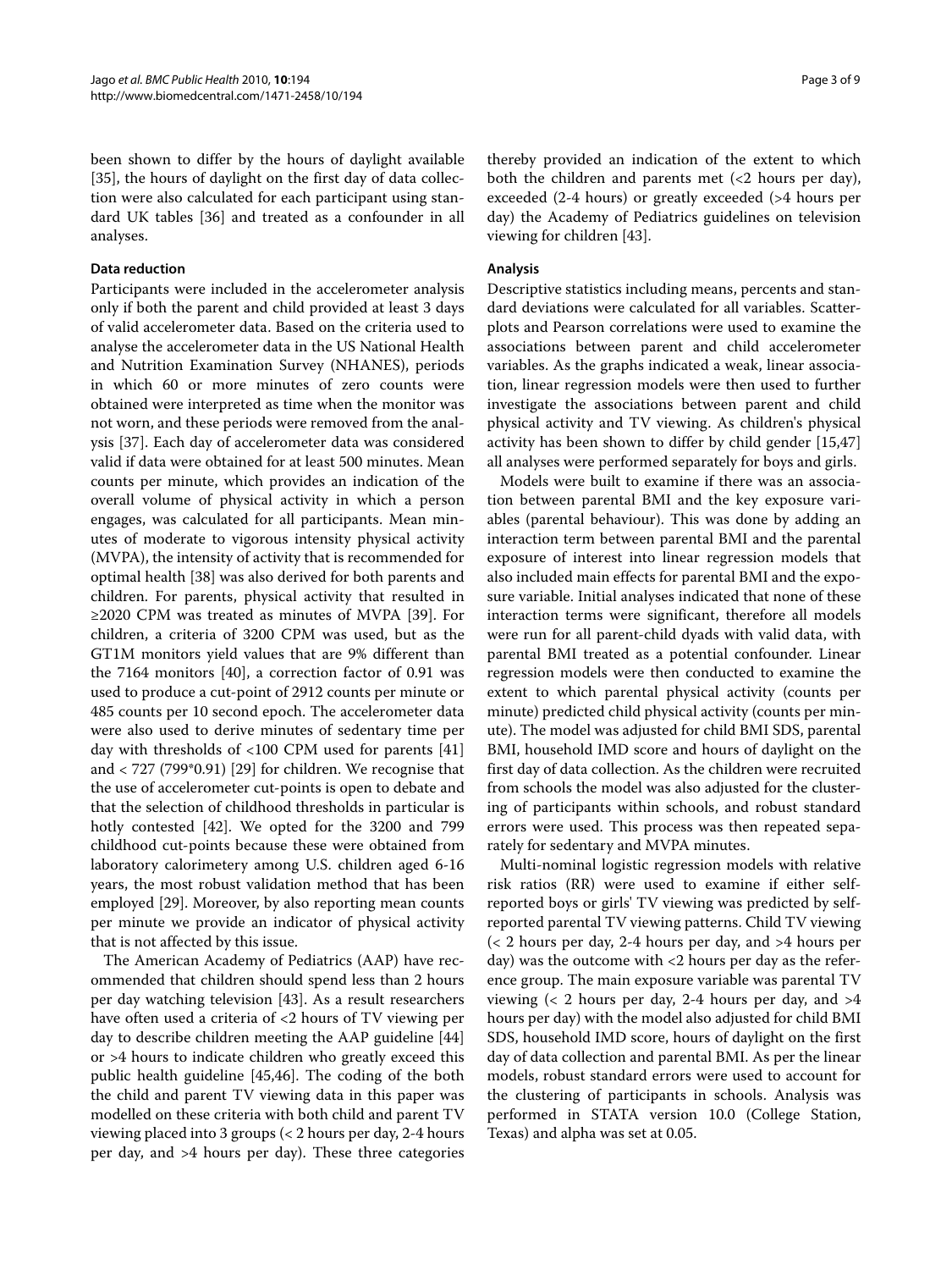## **Results**

Descriptive statistics for categorical variables are presented in Table 1. There were 431 parent-child dyads with some TV viewing questionnaire data and of these 352 (81.7%) of the parents were mothers. There were 340 dyads with complete accelerometer data. The sample was equally split between boys and girls. Around half of the children (53.4%) and parents (49.7%) reported watching less than 2 hours of television per day.

Descriptive statistics for continuous variables are presented in Table [2](#page-4-0). The children engaged in an average of 35.3 minutes of MVPA per day with a mean of 36.9 minutes per day for parents. Independent sample t-tests indicated that the mean BMI SDS score of the children with valid parent and child accelerometer data was significantly lower (.36 vs. .55) than those excluded from the analysis for insufficient data ( $t = 2.34$ ,  $p = .020$ ) but there was no difference in IMD score for those included or excluded in the analyses. Conversely t-tests indicated that the IMD of parent-child dyads with valid self-reported TV viewing data was lower (.41 vs. .54) indicating that more affluent households were more likely to provide data (t =  $-3.06$ , p =  $.011$ ) but there was no significant difference in child BMI SDS score.

Bivariate correlations between accelerometer derived child and parent physical activity behaviours are presented in Table 3. For girls, sedentary minutes was positively associated with parent sedentary minutes ( $r = .190$ ,  $p = .012$ ) and negatively associated with parent accelerometer counts per minute ( $r = -.150$ ,  $p = .049$ ). For boys sedentary time was positively associated with parent sedentary time  $(r = .178, p = .026)$ .

Linear regression models used to predict accelerometer-derived physical activity variables are presented in Table [4](#page-5-0). For girls, parental sedentary minutes predicted child sedentary minutes ( $t = 2.43$ .  $p = .020$ ) in a model that accounted for 12.1% of the variance. Parental CPM was not associated with girls' CPM and parental MVPA was not associated with girls MVPA. There were no statistically significant associations when the models were run for boys.

The multinomial logistic regression models are shown in Table 5. For girls, the risk of watching more than 4 hours of TV per day, (when compared to the reference group of watching less than 2 hours of TV per day), was 3.67 times higher if the girl's parent watched 2-4 hours of TV per day (RR = 3.67, 95% CI = 1.08 to 12.42, p = 0.037). For boys, the risk of watching more than 4 hours of TV

|                                     | N   | % of overall sample  |
|-------------------------------------|-----|----------------------|
| Child and parent TV viewing data    |     |                      |
| Yes                                 | 431 | 41.5                 |
| No                                  | 605 | 58.5                 |
| Child and parent accelerometer data |     |                      |
| Yes                                 | 340 | 32.8                 |
| No                                  | 696 | 67.2                 |
|                                     | N   | % of included sample |
| Girls (valid TV viewing dyad)       | 215 | 49.9                 |
| Boys (valid TV viewing dyad)        | 216 | 49.7                 |
| Mothers (valid TV viewing dyad)     | 352 | 81.7                 |
| Father (valid TV viewing dyad)      | 79  | 18.3                 |
| Child TV viewing per day            |     |                      |
| < 2 hours per day                   | 230 | 53.4                 |
| 2-4 hours per day                   | 157 | 36.4                 |
| >4 hours per day                    | 44  | 10.2                 |
| Parent TV viewing per day           |     |                      |
| < 2 hours per day                   | 214 | 49.7                 |
| 2-4 hours per day                   | 188 | 43.6                 |
| >4 hours per day                    | 29  | 6.7                  |

#### **Table 1: Descriptive statistics for categorical outcomes**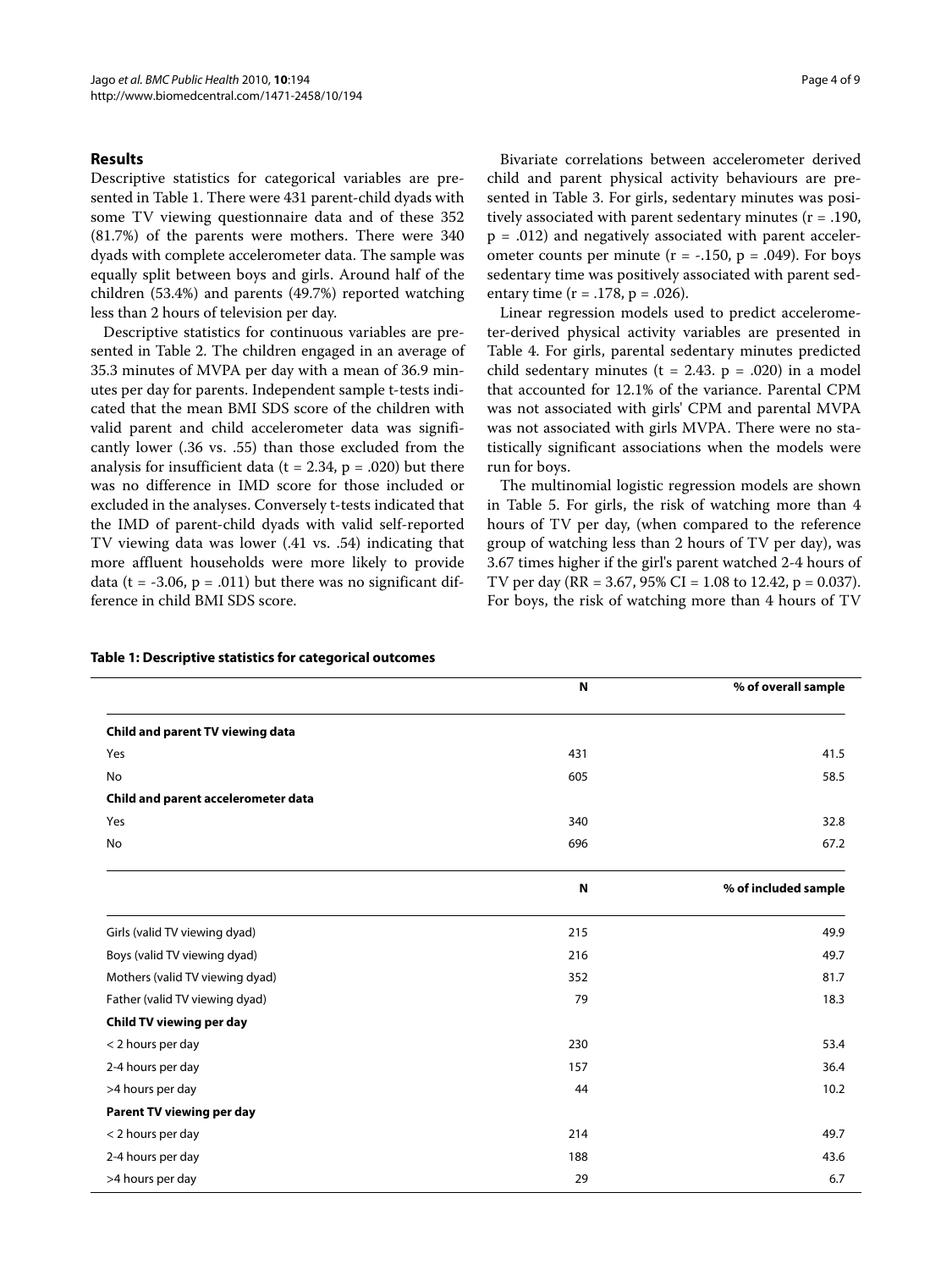#### <span id="page-4-0"></span>**Table 2: Descriptive statistics for continuous variables**

|                                           | N   | Mean  | <b>SD</b> |
|-------------------------------------------|-----|-------|-----------|
| Child BMI (kg/m <sup>2</sup> )            | 421 | 18.6  | 2.98      |
| Child BMI SDS                             | 419 | .41   | 1.12      |
| Child accelerometer counts<br>per minute  | 340 | 548.2 | 172.0     |
| Child sedentary minutes per<br>day        | 340 | 552.3 | 103.1     |
| Child MVPA minutes per day                | 340 | 35.3  | 16.7      |
| Parent BMI (kg/m <sup>2</sup> )           | 381 | 25.25 | 5.33      |
| Parent accelerometer counts<br>per minute | 340 | 481.3 | 549.2     |
| Parent sedentary minutes per<br>day       | 340 | 381.3 | 132.4     |
| Parent MVPA minutes per day               | 340 | 36.9  | 27.3      |
| <b>IMD Score</b>                          | 418 | .15   | .12       |
| Hours of daylight per day                 | 419 | 11.42 | 2.33      |

per day, (when compared to the reference group of watching less than 2 hours of TV per day), was 10.47 times higher if the boy's parent watched more than 4 hours of TV per day (RR = 10.47, 95% CI = 1.13 to 96.27,  $p = 0.038$ ).

### **Discussion**

In this dataset, the overall sedentary time of parents and daughters was associated but there was no association for parents and sons. In the adjusted regression models there was no association between either the intensity (MVPA) or volume (CPM) of physical activity in which parents and children engage. Thus, girls who have parents who spend a lot of time being sedentary are more likely to be sedentary but there were no associations between parent and child physical activity for either boys or girls. The disparity between parent and child sedentary time for boys and girls is not immediately clear. It could be the case that girls are more likely to sit and engage in seden-

tary pursuits with their parents but we do not have data to explore this possibility. As such there is likely to be merit in further exploring why there is an association in sedentary time for girls and parents only and particularly if it is possible to work with parents to change girls' sedentary time. However, the absence of an association between parent and child physical activity suggests that strategies to promote parent and child physical activity together may not be fruitful at this age.

Higher parental TV viewing was associated with an increased risk that both boys and girls spent more than 4 hours per day watching TV. This finding is consistent with our previous research in which we have shown that children who live in a TV watching promoting household (TV is on when the child comes home from school and meals are eaten in front of the TV) are more likely to exceed the AAP recommendation [[44\]](#page-8-21). Collectively, these findings suggest that parent and child TV viewing are related and that developing strategies to change the home

#### **Table 3: Correlations between parent and child accelerometer derived physical activity variables.**

|             |                                      | Girls ( $n = 173$ )          |                  |                                                    | Boys ( $n = 157$ )           |                  |
|-------------|--------------------------------------|------------------------------|------------------|----------------------------------------------------|------------------------------|------------------|
|             | <b>Child</b><br>Sedentary<br>minutes | <b>Child MVPA</b><br>minutes | <b>Child CPM</b> | <b>Child</b><br><b>Sedentary</b><br><b>Minutes</b> | <b>Child MVPA</b><br>minutes | <b>Child CPM</b> |
| Parent Sed  | $.190*$                              | .055                         | .041             | $.178*$                                            | .041                         | $-.033$          |
| Parent MVPA | $-0.039$                             | .084                         | .065             | $-.002$                                            | .044                         | .106             |
| Parent CPM  | $-.150*$                             | .081                         | .065             | $-102$                                             | .002                         | .133             |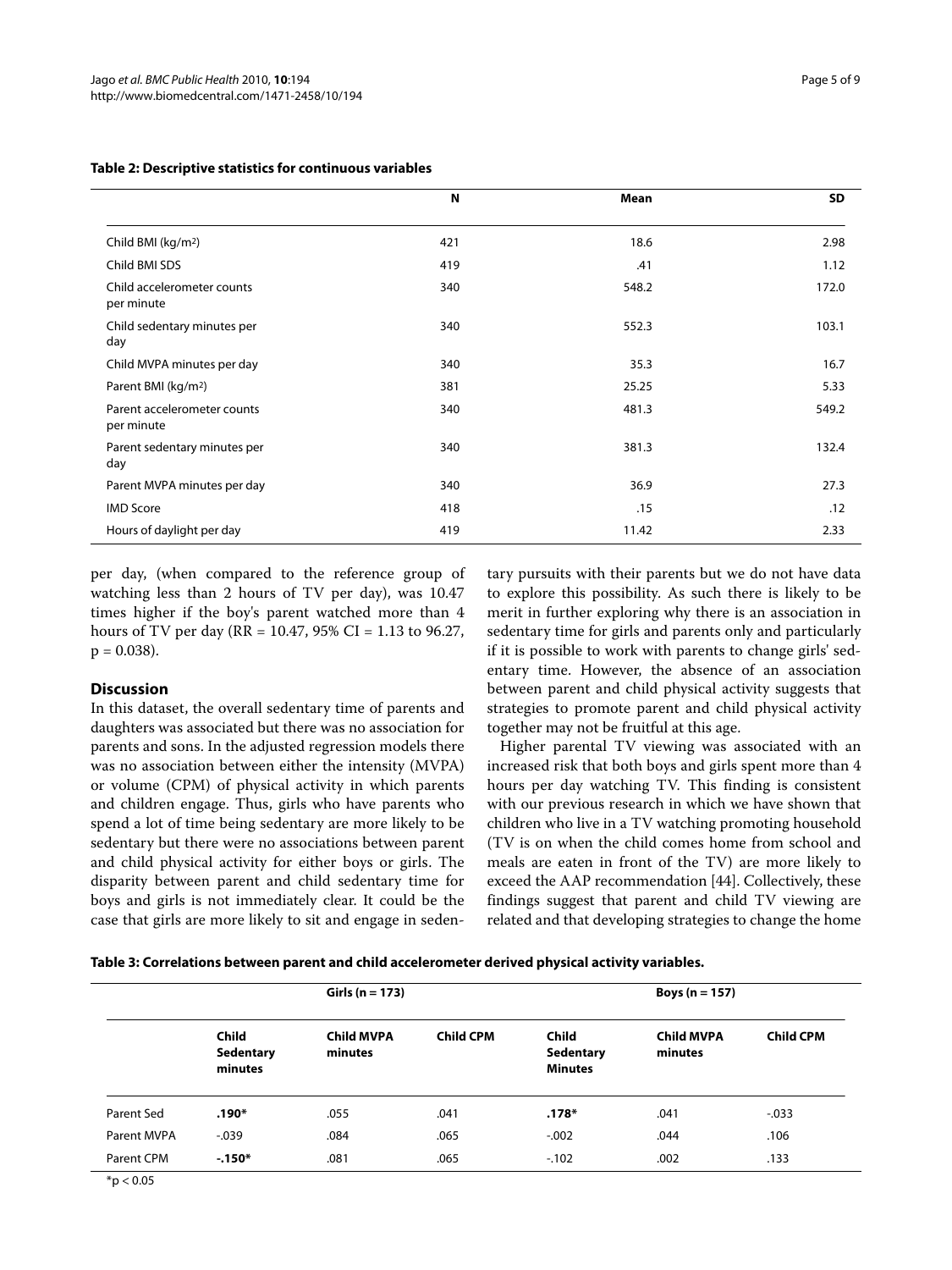|                                                | Girls $n = 139$    |                |      |       | Boys $n = 129$     |                  |      |       |
|------------------------------------------------|--------------------|----------------|------|-------|--------------------|------------------|------|-------|
| <b>Exposure</b><br><b>Sedentary</b><br>minutes | Coeff              | 95% CI         | т    | P     | Coeff              | 95% CI           | Т    | P     |
|                                                | .204               | .03 to .370    | 2.43 | 0.020 | .097               | $-0.04$ to 0.23  | 1.45 | 0.155 |
|                                                | Model $R2 = 0.121$ |                |      |       | Model $R2 = 0.093$ |                  |      |       |
| <b>CPM</b>                                     | .117               | $-.03$ to 0.27 | 1.61 | 0.118 | .146               | $-07$ to $.37$   | 1.35 | 0.185 |
|                                                | Model R2= 0.116    |                |      |       | Model $R2 = 0.109$ |                  |      |       |
| <b>MVPA</b><br><b>Minutes</b>                  | .034               | $-10$ to $.17$ | 0.53 | 0.598 | .049               | $-0.09$ to $.19$ | 0.73 | 0.473 |
|                                                | Model $R2 = 0.037$ |                |      |       | Model $R2 = 0.065$ |                  |      |       |

## <span id="page-5-0"></span>**Table 4: Linear regression models predicting child accelerometer counts per minute, minutes of sedentary time per day and minutes of MVPA per day by gender**

All models are adjusted for child BMI SDS score, Parental BMI, Home related index of multiple deprivation and hours of daylight on measurement day

TV environment may be important for reducing children's TV viewing.

This paper has significantly advanced current knowledge by providing a unique combination of both objective and self-reported data to document the associations between parent and child physical activity, sedentary time and TV viewing behaviours using robust measures and after adjustment for SES and demographic factors. However, the study has a number of limitations that need to be recognised. Firstly, parent and child dyad TV viewing data were only available for 431 children and the accelerometer data only met the inclusion criteria for 340 dyads. As noted above, children with valid accelerometer data had lower BMI values than those excluded while the children included in the TV viewing analyses tended to live in less deprived households than those who did not provide data. Caution is therefore required when interpreting the results, as it may be that associations are not comparable in less affluent households where, in the UK, there are higher levels of childhood and adult obesity and TV viewing [\[48](#page-8-25)[-50](#page-8-26)]. Moreover, we have not been able to control for other potential confounders such as the geographical location of the home. Therefore, re-examining these issues in a dataset with a greater representation of participants from lower SES groups and a wider array of neighbourhood level variables is warranted.

It is important to recognise that parents were selected on the basis that they self-identified as the primary carer for their child and this yielded a sample that was over 80% female. Davison and colleagues [\[24](#page-8-27)] have previously reported that parental facilitation of 9 year old girls' physical activity differed by parental gender and therefore it may also be the case that direct modelling also differs by parental and child gender. In light of the small number of fathers who provided data it is not possible to examine if associations differed by parental gender or if associations were stronger in same sex dyads. The relative absence of paternal data may reflect contemporary care giver roles whereby mothers are generally more likely to complete surveys about their child than fathers. As such there is a need for more information from fathers in future datasets.

Although parent and child sedentary time were associated, the model accounted for only 12.1% of the variance. Similarly, the pseudo  $R^2$  for the multi-nominal regression models accounted for less than 8% of the variance in children's TV viewing. Moreover, although parental TV viewing was associated with an increase in the relative risk that children spent more than 4 hours per day watching TV, the 95% confidence intervals for statistically significant findings (RR = 3.67, 95% CI = 1.08 to 12.42, and  $RR = 10.47, 95\% CI = 1.13$  to 96.27) were very large indicating a lack of precision in associations. These findings therefore reinforce the need to further examine these associations in other datasets and search for potential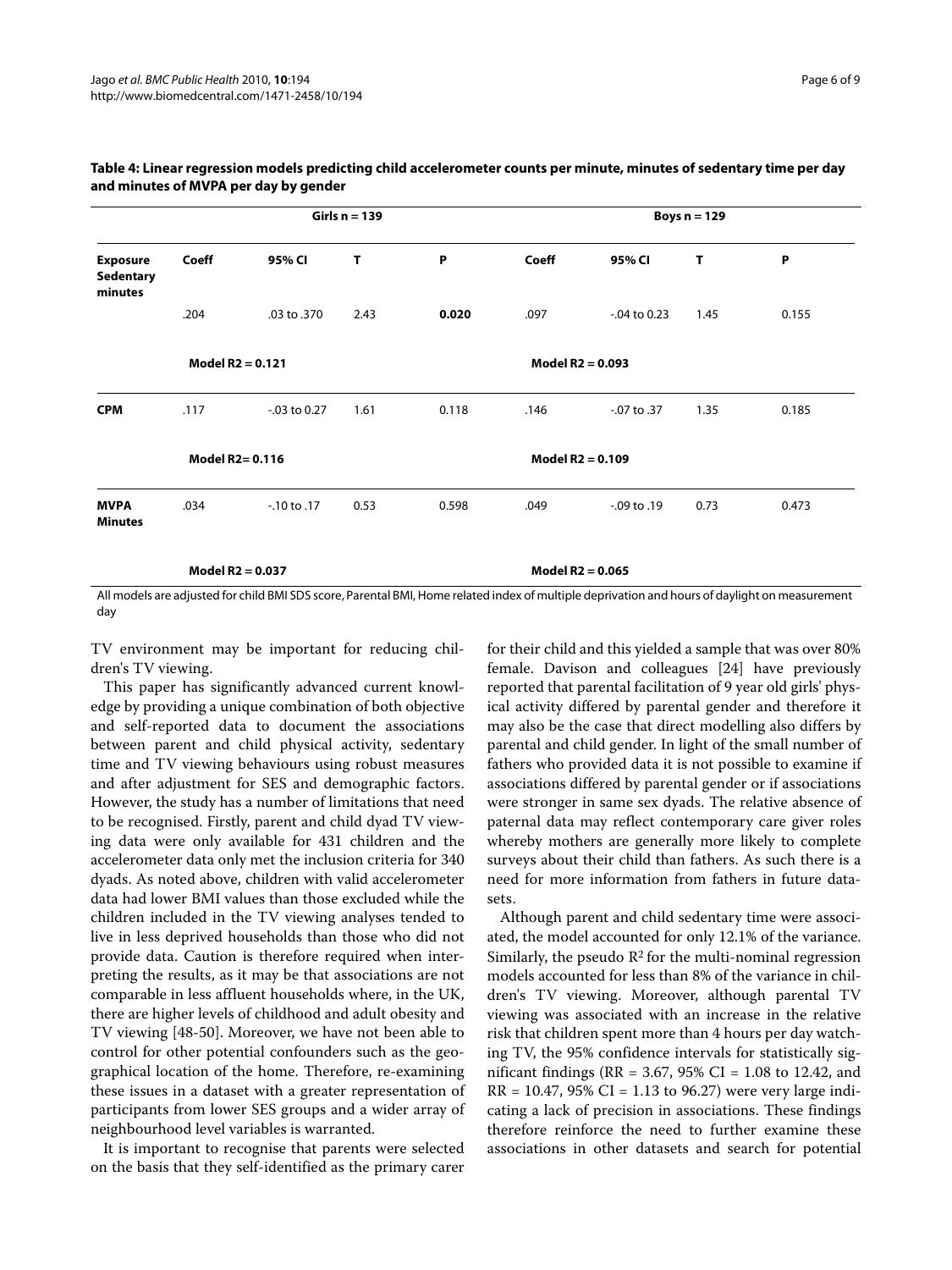| Girls $n = 172$                      | <b>RR2</b> | 95% CI        | z       | P                   |
|--------------------------------------|------------|---------------|---------|---------------------|
| <b>Child 2-4 hours TV</b><br>per day |            |               |         |                     |
| Parent 2-4 hours TV per<br>day       | 1.39       | .85 to 2.26   | 1.32    | 0.186               |
| Parent 4+ Hours of TV<br>per day     | 1.49       | .43 to 5.12   | 0.63    | 0.528               |
| Child 4+ hours TV per<br>day         |            |               |         |                     |
| Parent 2-4 hours TV per<br>day       | 3.67       | 1.08 to 12.42 | 2.09    | 0.037               |
| Parent 4+ Hours of TV<br>per day     | 3.05       | .34 to 27.85  | 0.99    | 0.322               |
|                                      |            |               |         | Pseudo $R2 = 0.041$ |
| Boys $n = 174$                       | RR         | 95% CI        | z       | P                   |
| Child 2-4 hours TV<br>per day        |            |               |         |                     |
| Parent 2-4 hours TV per<br>day       | 1.09       | .51 to 2.34   | 0.23    | 0.818               |
| Parent 4+ Hours of TV<br>per day     | 3.59       | 0.74 to 17.26 | 1.59    | 0.111               |
| Child 4+ hours TV per<br>day         |            |               |         |                     |
| Parent 2-4 hours TV per<br>day       | 0.72       | 0.26 to 2.07  | $-0.59$ | 0.552               |
| Parent 4+ Hours of TV<br>per day     | 10.47      | 1.13 to 96.27 | 2.08    | 0.038               |
|                                      |            |               |         | Pseudo $R2 = 0.070$ |

| Table 5: Multi-nominal logistic regression models in which child's' TV viewing is predicted by parental TV viewing |  |
|--------------------------------------------------------------------------------------------------------------------|--|
| categories <sup>1</sup>                                                                                            |  |

1Child TV < 2 hours per day is the referent category

2Relative Risk

Models are adjusted for child BMI SDS, Parental BMI, Home related index of multiple deprivation, and hours of daylight on measurement day

predictors of youth behaviour such as parental facilitation of activity and TV viewing.

It has frequently been suggested that parental modelling of activity behaviour is likely to be central in promoting physical activity among children [[23-](#page-8-2)[25](#page-8-28)]. Understanding the importance of parental modelling of physical activity has previously been difficult because studies have relied on less precise assessments of physical activity such as physical activity recall surveys [[51\]](#page-8-29). The absence of an association between parent and child physical activity could be a function of the child's age, with 10- 11 years of age being a period when children's cognitive decision making abilities increase and they begin to assert a degree of independence from their parents

[[25,](#page-8-28)[52,](#page-8-30)[53\]](#page-8-31). As such, it may be the case that there are associations among younger children. The absence of a direct association in physical activity is coherent with our qualitative work in which parents reported that they rarely engaged in physical activity with their child, spending more time arranging transport and supervision for their child's physical activity [\[25](#page-8-28)[,26](#page-8-3)]. Collectively, these findings suggest that parental influence on the physical activity of British 10-11 year olds is likely to be facilitative in nature and not by modelling or copying of behaviours. Attention should therefore focus on understanding this association and identifying effective strategies for parents to use to enable their children to be as active as possible.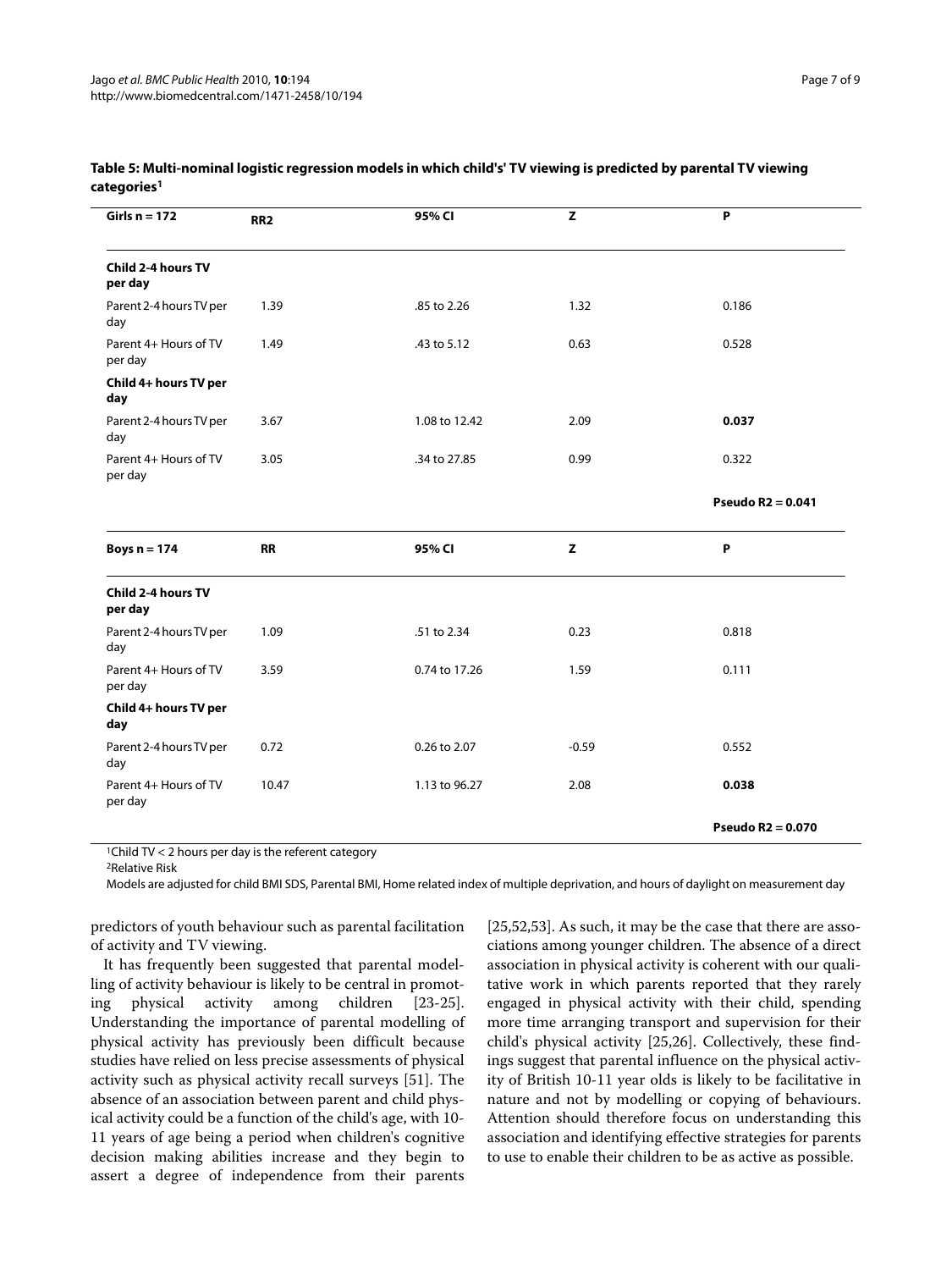The findings presented here raise a number of issues for both public health practice and research. Many adults, and particularly mothers, feel unable to engage in physical activity because they feel obligated to prioritise their time toward family caretaking responsibilities and may also have low levels of perceived physical activity competence and thus feel limited in how they can be physically active role models for their children [\[54-](#page-8-32)[56](#page-8-33)]. Our data indicate that parents don't need to be active to influence their child's physical activity. Thus, we would suggest that a key public health message should be that all parents, regardless of their own activity level should be encouraged to promote physical activity and reduce sedentary time for their child.

The data presented here indicate that on the average, parents are engaging in similar amounts of MVPA as children but it seems that this is not activity in which parents are active with their children. In terms of future research this suggests that promoting strategies that focus on helping parents and children to be active on their own should be developed alongside those that promote parents and children being physically active together. Secondly, as our data indicate that parent-child co-participation in activity is unlikely to be a source of parental influence, any existing parental influence is likely to be a function of parental facilitation of physical activity. Therefore, there is a need to examine the nature of facilitative influence and particularly if parents can help their children to be active by encouraging active travel to school or promoting outdoor free-play in safe areas close to home [[25\]](#page-8-28).

## **Conclusions**

The data presented in this paper demonstrate that there was an association between the sedentary time of girls and their mothers. Additionally, higher parental TV viewing was associated with higher child TV viewing among both boys and girls. There were no associations between the time that parents and children spend engaged in physical activity.

#### **Competing interests**

The authors declare that they have no competing interests.

#### **Authors' contributions**

The study was conceived by RJ, KRF, ASP and JLT. RJ performed all analysis and wrote the first draft of the paper. All authors provided key intellectual input into the paper and edited the paper.

#### **Acknowledgements**

This project was funded by a project grant from the British Heart Foundation (ref PG/06/142). This report is also research arising from a Career Development Fellowship (to Dr Jago) supported by the National Institute for Health Research. The views expressed in this publication are those of the authors and not necessarily those of the NHS, the National Institute for Health Research or the Department of Health.

#### **Author Details**

Department of Exercise, Nutrition & Health Sciences, Centre for Sport, Exercise & Health, University of Bristol, Tyndall Avenue, Bristol, BS8 1TP, UK

#### Received: 3 November 2009 Accepted: 15 April 2010 Published: 15 April 2010

#### **References**

- <span id="page-7-0"></span>Paffenberger RS, Hyde RT, Wing AL, Hsieh CG: Physical activity, all cause mortality, and longevity of college alumni**.** N Engl J Med 1986, 314:605-613.
- <span id="page-7-1"></span>2.Kriska A: Can a physically active lifestyle prevent type 2 diabetes? Exerc Sport Sci Rev 2003, 31(3):132-137.
- <span id="page-7-2"></span>3. Kimm SY, Glynn NW, Obarzanek E, Kriska AM, Daniels SR, Barton BA, Liu K: Relation between the changes in physical activity and body-mass index during adolescence: a multi-centre longitudinal study**[.](http://www.ncbi.nlm.nih.gov/entrez/query.fcgi?cmd=Retrieve&db=PubMed&dopt=Abstract&list_uids=16039332)** Lancet 2005, 366(9482):301-307.
- <span id="page-7-3"></span>4. Leskinen T, Sipila S, Alen M, Cheng S, Pietilainen KH, Usenius JP, Suominen H, Kovanen V, Kainulainen H, Kaprio J, et al.: Leisure-time physical activity and high-risk fat: a longitudinal population-based twin study**.** Int J Obes (Lond) 2009, 33:1211-1218.
- <span id="page-7-4"></span>5. Lee IM: Physical activity and cancer prevention--data from epidemiologic studies**.** Med Sci Sports Exerc 2003, 35(11):1823-1827.
- <span id="page-7-5"></span>6. Parfitt G, Eston RG: The relationship between children's habitual activity level and psychological well-being**.** Acta Paediatr 2005, 94(12):1791-1797.
- <span id="page-7-6"></span>7. Jago R, Baranowski T, Baranowski JC, Thompson D, Greaves KA: BMI from 3-6 y of age is predicted by TV viewing and physical activity, not diet**.** Int J Obes Relat Metab Disord 2005, 29(6):557-564.
- <span id="page-7-7"></span>8. Jago R, Wedderkopp N, Kristensen PL, Moller NC, Andersen LB, Cooper AR, Froberg K: Six-year change in youth physical activity and effect on fasting insulin and HOMA-IR**.** Am J Prev Med 2008, 35(6):554-560.
- 9. Brage S, Wedderkopp N, Ekelund U, Franks PW, Wareham NJ, Andersen LB, Froberg K: Objectively measured physical activity correlates with indices of insulin resistance in Danish children. The European Youth Heart Study (EYHS). Int J Obes Relat Metab Disord 2004, 28(11):1503-1508.
- <span id="page-7-8"></span>10. Brage S, Wedderkopp N, Ekelund U, Franks PW, Wareham NJ, Anderson LB, Froberg K: Features of the metabolic syndrome are associated with objectively measured physical activity and fitness in Danish children: the European Youth Heart Study**.** Diabetes Care 2004, 27(9):2141-2148.
- <span id="page-7-9"></span>11. Steele RM, van Sluijs EM, Cassidy A, Griffin SJ, Ekelund U: Targeting sedentary time or moderate- and vigorous-intensity activity: independent relations with adiposity in a population-based sample of 10-y-old British children**.** Am J Clin Nutr 2009, 90(5):1185-1192.
- <span id="page-7-10"></span>12. Biddle SJ: Sedentary behavior**.** Am J Prev Med 2007, 33(6):502-504.
- <span id="page-7-11"></span>13. Viner RM, Cole TJ: Television viewing in early childhood predicts adult body mass index**.** J Pediatr 2005, 147(4):429-435.
- <span id="page-7-12"></span>14. Vandewater EA, Shim MS, Caplovitz AG: Linking obesity and activity level with children's television and video game use**.** J Adolesc 2004, 27(1):71-85.
- <span id="page-7-13"></span>15. Jago R, Anderson C, Baranowski T, Watson K: Adolescent patterns of physical activity: Differences by gender, day and time of day**.** Am J Prev Med 2005, 28(5):447-452.
- 16. Riddoch C, Andersen LB, Wedderkopp N, Harro M, Klasson-Heggebo L, Sardinha LB, Cooper AR, Ekelund U: Physical activity levels and patterns of 9- and 15-yr-old European children**.** Med Sci Sports Exerc 2004, 36(1):86-92.
- 17. Riddoch CJ, Mattocks C, Deere K, Saunders J, Kirkby J, Tilling K, Leary SD, Blair SN, Ness AR: Objective measurement of levels and patterns of physical activity**.** Arch Dis Child 2007, 92(11):963-969.
- <span id="page-7-14"></span>18. Deveriill C, Doyle M, Erens B, Falaschetti E, Hedges B, Malbut K, Primatesta P, Stamatakis E, Wardle H: The Health of Children and Young People**.** In Health Survey for England 2002 Edited by: Sprotson K, Primatesta P. London: Stationery Office; 2002.
- <span id="page-7-15"></span>19. Kimm SY, Glynn NW, Kriska A, Barton BA, Kronsberg SS, Daniels SR, Crawford PB, Sabry ZI, Liu K: Decline in physical activity in black girls and white girls during adolescence**.** N Engl J Med 2002, 347(10):709-715.
- <span id="page-7-16"></span>20. Caspersen CJ, Pereira MA, Curran KM: Changes in physical activity patterns in the United States, by sex and cross-sectional age**.** Med Sci Sports Exerc 2000, 32(9):1601-1609.